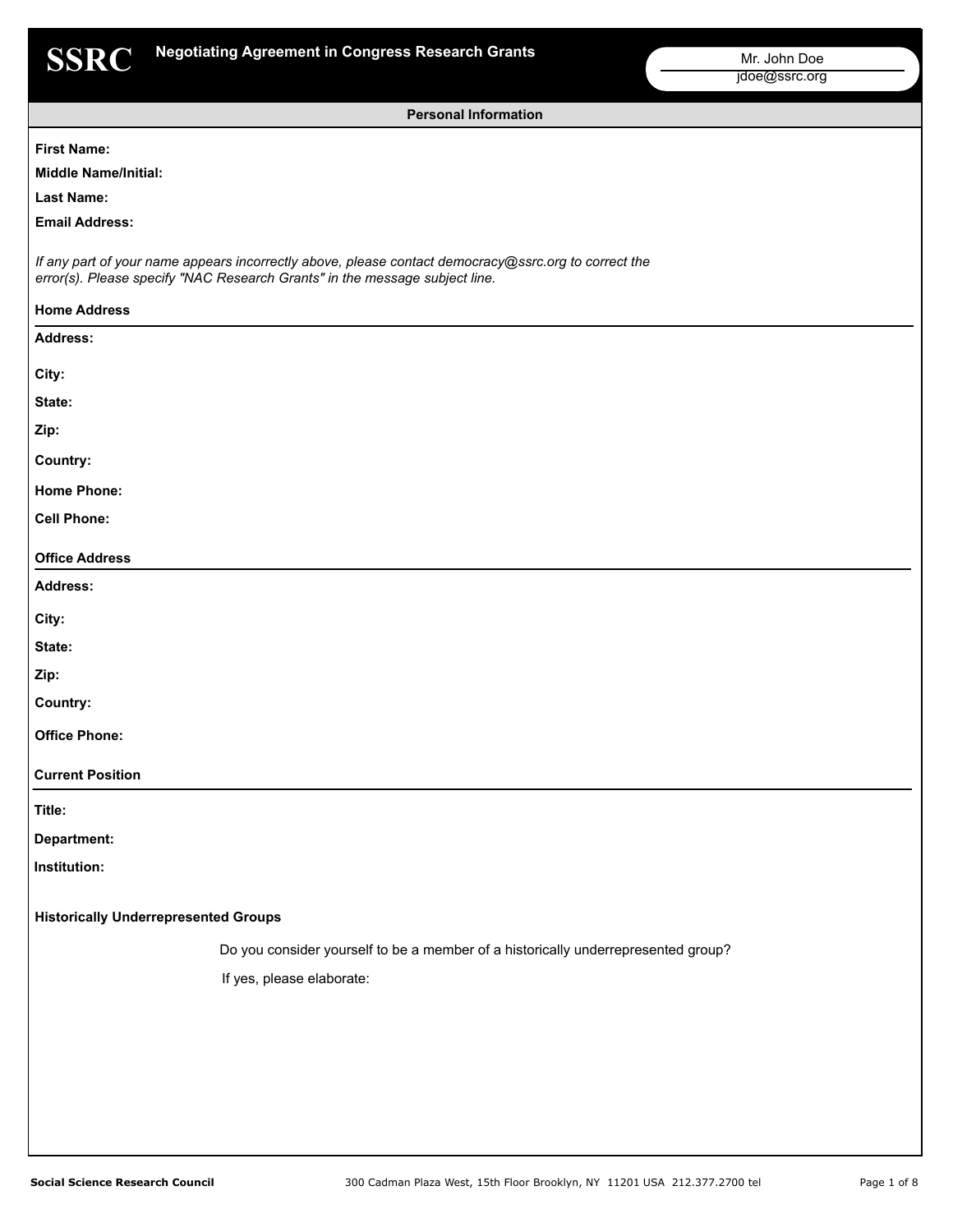| <b>SSRC</b>             |                                                                                                                                                                                                                                                                                                                                                                                                                                                                                                                    |                           |
|-------------------------|--------------------------------------------------------------------------------------------------------------------------------------------------------------------------------------------------------------------------------------------------------------------------------------------------------------------------------------------------------------------------------------------------------------------------------------------------------------------------------------------------------------------|---------------------------|
|                         | <b>Negotiating Agreement in Congress Research Grants</b>                                                                                                                                                                                                                                                                                                                                                                                                                                                           | Mr. John Doe              |
|                         |                                                                                                                                                                                                                                                                                                                                                                                                                                                                                                                    | jdoe@ssrc.org             |
|                         | <b>Education</b>                                                                                                                                                                                                                                                                                                                                                                                                                                                                                                   |                           |
| <b>Academic Degrees</b> |                                                                                                                                                                                                                                                                                                                                                                                                                                                                                                                    |                           |
|                         | Please list all undergraduate and graduate institutions attended, beginning with the most recent.                                                                                                                                                                                                                                                                                                                                                                                                                  |                           |
| Institution             | Department(s)                                                                                                                                                                                                                                                                                                                                                                                                                                                                                                      | Degree Earne Date Awarded |
|                         | <b>Basic Project Information</b>                                                                                                                                                                                                                                                                                                                                                                                                                                                                                   |                           |
| <b>Project Title:</b>   |                                                                                                                                                                                                                                                                                                                                                                                                                                                                                                                    |                           |
|                         |                                                                                                                                                                                                                                                                                                                                                                                                                                                                                                                    |                           |
| <b>Abstract:</b>        | Please submit an abstract of the Project Proposal that is no more than 100 words in length.<br>In your abstract, please state the ways in which your research project addresses the main themes of the grant in an original manner, how it<br>charts new methodological terrain, and/or, if applicable, how it builds upon or draws from research from other disciplines. Successful applicants<br>will demonstrate how their work and interests match the Negotiating Research in Congress Research Grants' aims. |                           |
|                         | <b>Academic Disciplines and Fields of Inquiry:</b><br>Please identify the disciplines and/or fields of inquiry relevant to your work and the proposed research.                                                                                                                                                                                                                                                                                                                                                    |                           |
| <b>Project Status</b>   | Please indicate whether this is a new research project or part of an ongoing project, in 100 words or less.                                                                                                                                                                                                                                                                                                                                                                                                        |                           |
|                         | Does the proposed project include other faculty researchers in addition to the applicant?                                                                                                                                                                                                                                                                                                                                                                                                                          |                           |
|                         | If yes, please include the names, titles, and affiliations of each faculty researcher on the proposed project.                                                                                                                                                                                                                                                                                                                                                                                                     |                           |
|                         |                                                                                                                                                                                                                                                                                                                                                                                                                                                                                                                    |                           |
|                         | <b>Funding Sources</b>                                                                                                                                                                                                                                                                                                                                                                                                                                                                                             |                           |
|                         | Please list other relevant fellowships or grants you have already received to support the proposed research project.                                                                                                                                                                                                                                                                                                                                                                                               |                           |
|                         | Please list other relevant fellowships or grants for which you are applying to support the proposed research project.                                                                                                                                                                                                                                                                                                                                                                                              |                           |
|                         |                                                                                                                                                                                                                                                                                                                                                                                                                                                                                                                    |                           |
|                         | Have you ever been awarded a SSRC Grant or Fellowship?                                                                                                                                                                                                                                                                                                                                                                                                                                                             |                           |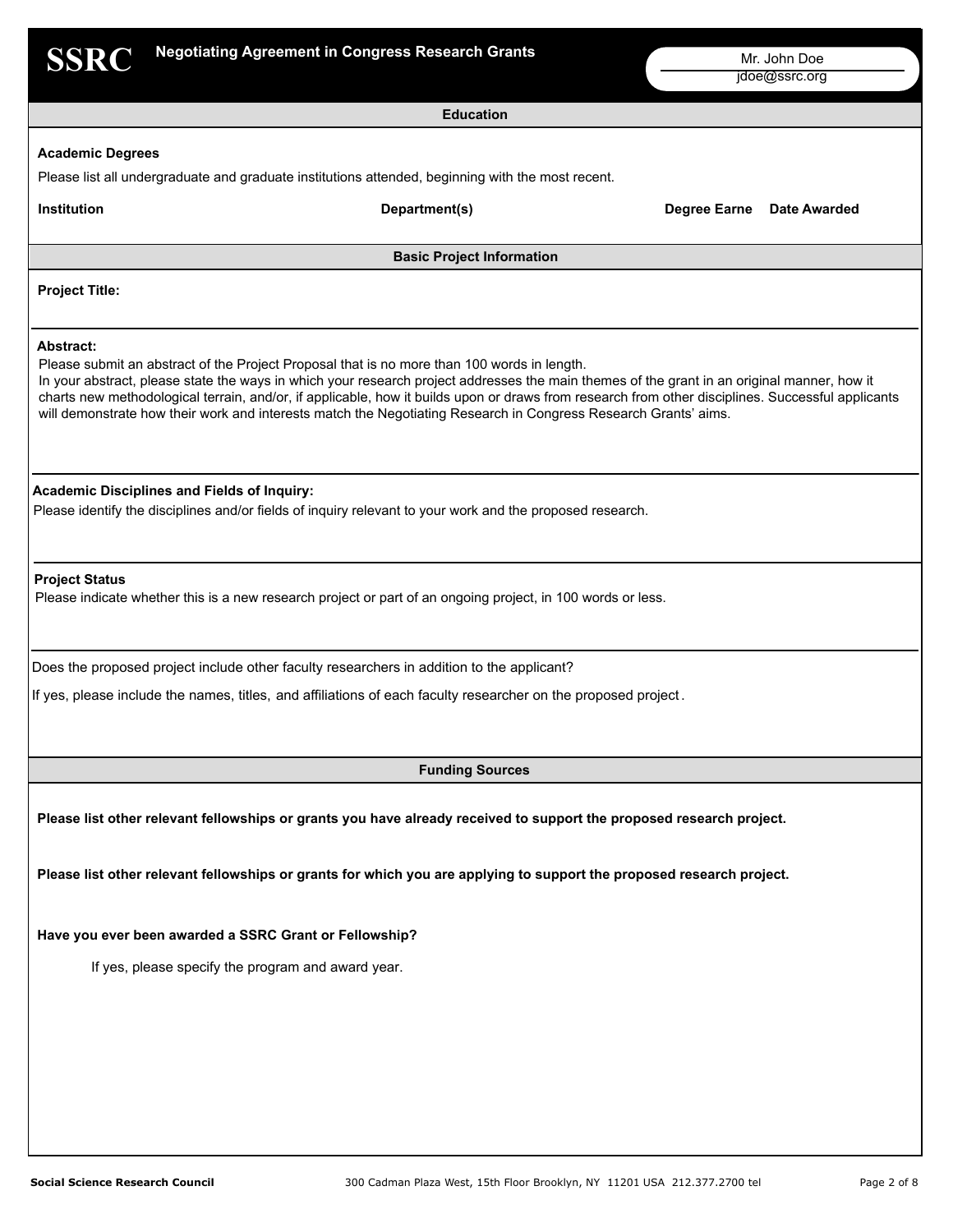| $\bullet$ | œ<br>v.<br>۰ |  |
|-----------|--------------|--|
| . .       | s<br>۰       |  |
|           |              |  |

|                                                                                                    | Reference |                    |  |
|----------------------------------------------------------------------------------------------------|-----------|--------------------|--|
| Name and affiliation of person who will submit letter of reference in support of your application: |           |                    |  |
| Name                                                                                               | Email     | <b>Affiliation</b> |  |
|                                                                                                    |           |                    |  |
|                                                                                                    |           |                    |  |
|                                                                                                    |           |                    |  |
|                                                                                                    |           |                    |  |
|                                                                                                    |           |                    |  |
|                                                                                                    |           |                    |  |
|                                                                                                    |           |                    |  |
|                                                                                                    |           |                    |  |
|                                                                                                    |           |                    |  |
|                                                                                                    |           |                    |  |
|                                                                                                    |           |                    |  |
|                                                                                                    |           |                    |  |
|                                                                                                    |           |                    |  |
|                                                                                                    |           |                    |  |
|                                                                                                    |           |                    |  |
|                                                                                                    |           |                    |  |
|                                                                                                    |           |                    |  |
|                                                                                                    |           |                    |  |
|                                                                                                    |           |                    |  |
|                                                                                                    |           |                    |  |
|                                                                                                    |           |                    |  |
|                                                                                                    |           |                    |  |
|                                                                                                    |           |                    |  |
|                                                                                                    |           |                    |  |

**Submission Information**

**Digitally signed and submitted by at at all of the state of the state of the state of the state of the state of the state of the state of the state of the state of the state of the state of the state of the state of the s**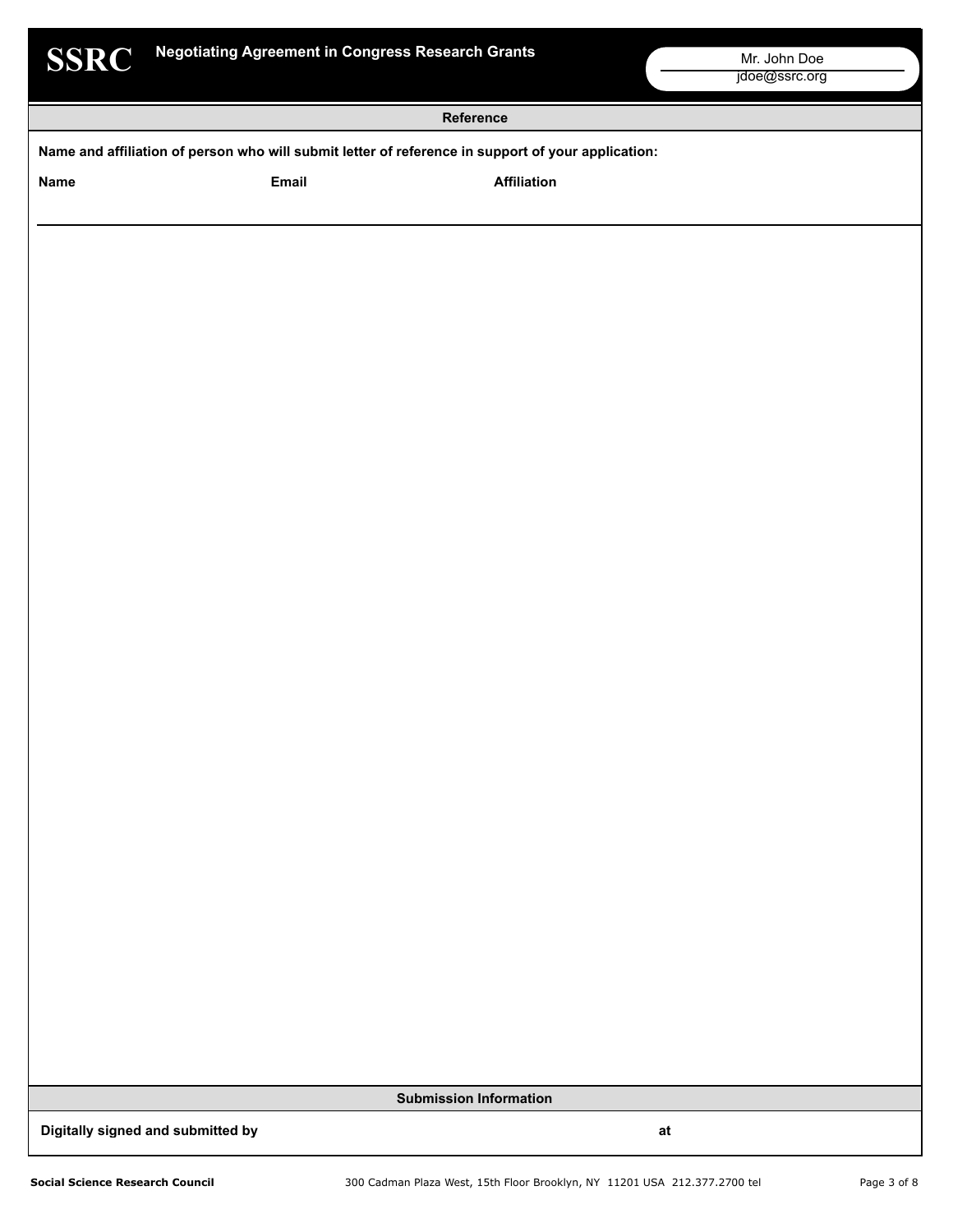

### **Required Proposal Materials**

Please upload **one single PDF document** which combines the following components in the order listed below:

**Project Proposal** (no longer than **2,000** words)

**Bibliography** (not to exceed **one** page)

**CV** (not to exceed **three** pages)

**Review the Application Guidelines section of this portal for details on preparing each of these components.**

Instructions for Uploading Your Document

The button below will allow you to transmit your document to the SSRC. When you have completed the upload, your file name should appear under "File Upload Status" below, as a blue link. You can confirm that the file has uploaded successfully by clicking on the blue link and viewing your file. (Sometimes the process takes some time; if your file name does not appear as a blue link, you may need to refresh your screen.)

As long as your application is still "in progress," you can upload revised versions of your document by simply repeating the upload process and selecting the new/revised version (this may have the same file name or a new file name). When you click on "Upload File," the revised version will be recorded and the old version erased. *Note*: Once your application has been submitted, no changes will be permitted.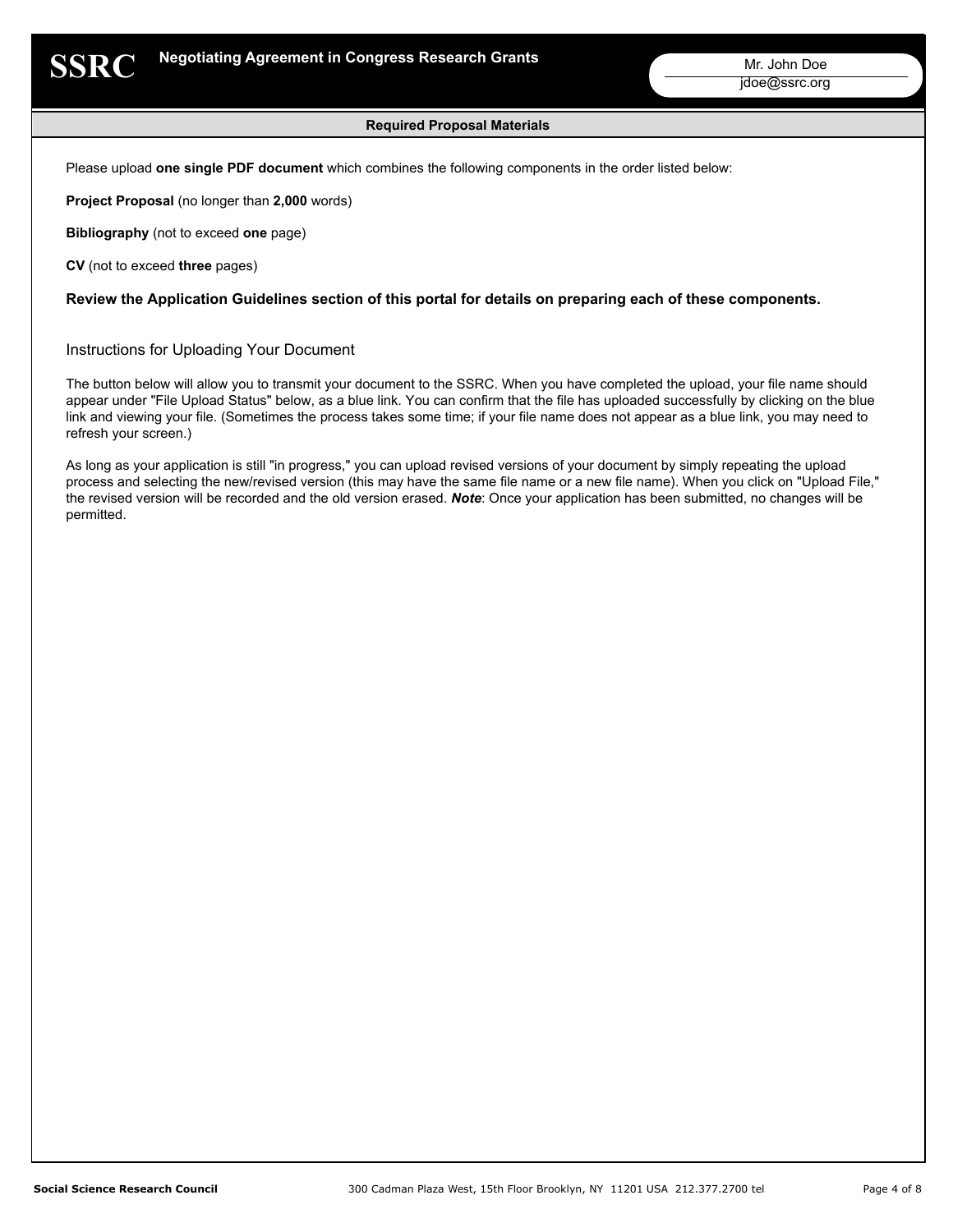### **Proposed Budget**

Using the budget form provided in the following link, please estimate your eligible direct costs associated with conducting the research proposed in this application.

NAC Research Grant Budget Form [link]

### **Review the Application Guidelines section of this portal for details on preparing this component.**

To upload the completed budget form to your application below, you must convert it to Adobe Portable Document Format (PDF). Prior to converting to a PDF, please ensure that all text in each cell can be viewed clearly.

# Instructions for Uploading Your Document

The button below will allow you to transmit your document to the SSRC. When you have completed the upload, your file name should appear under "File Upload Status" below, as a blue link. You can confirm that the file has uploaded successfully by clicking on the blue link and viewing your file. (Sometimes the process takes some time; if your file name does not appear as a blue link, you may need to refresh your screen.)

As long as your application is still "in progress," you can upload revised versions of your document by simply repeating the upload process and selecting the new/revised version (this may have the same file name or a new file name). When you click on "Upload File," the revised version will be recorded and the old version erased. *Note*: Once your application has been "submitted," no changes will be permitted.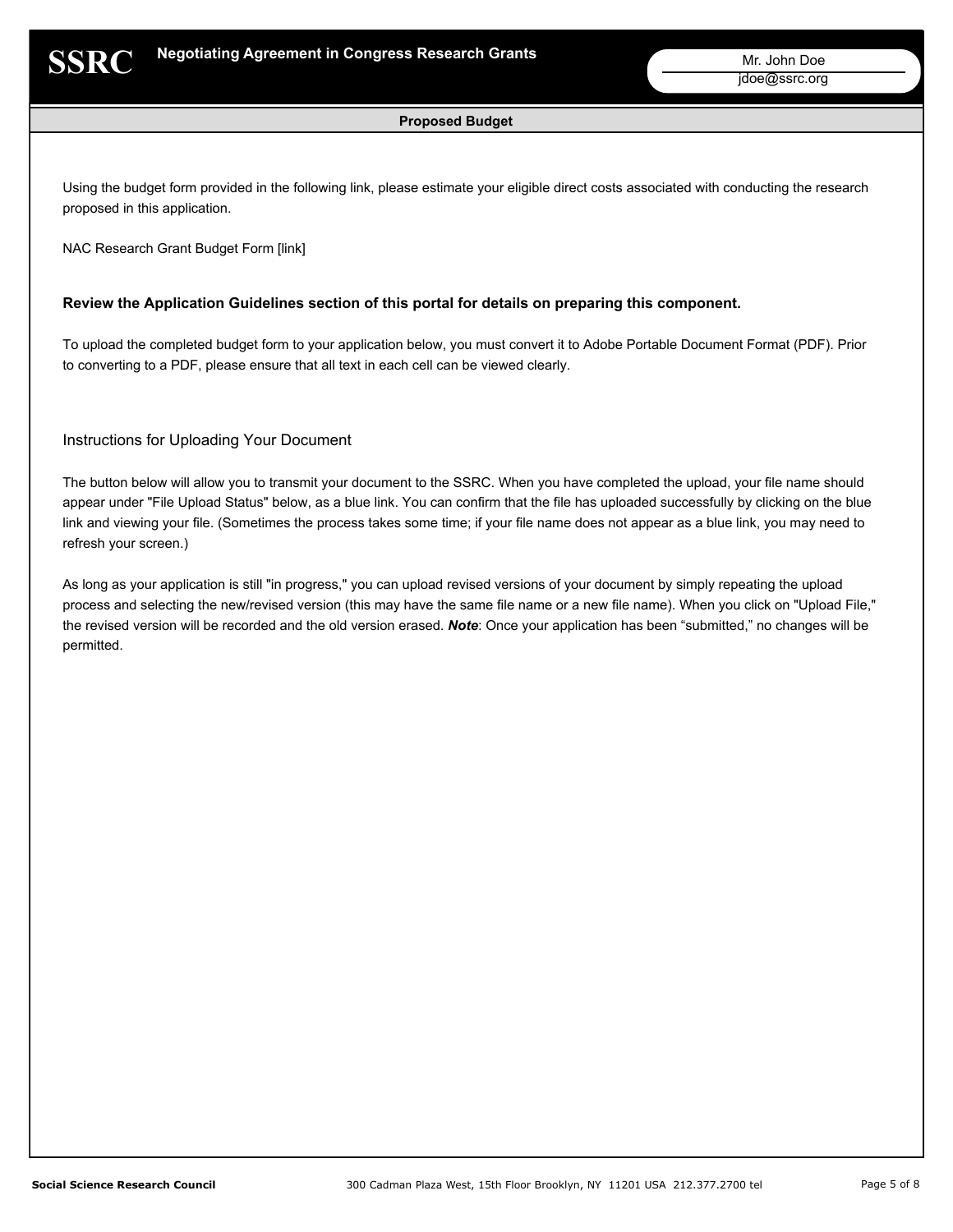

**SSRC** 

# **Proposed Budget Form Negotiating Agreement in Congress Research Grants**

**Instructions:** Please list all amounts in U.S. Dollars (\$). In the following sections, list all expenses you anticipate incurring in carrying out the proposed research described in your application and a description justifying these expenses. Attach additional sheets if necessary.

# **Expenses Not Covered:**

living expenses near your home institution ● individual or institutional contributions to retirement plans, Social Security, or other insurance programs (excluding any necessary travel insurance during the research period) ● payment on loans, mortgages, or other personal indebtedness ● child care and financial support for dependent(s) ● salary or fringe benefits for the applicant ● indirect costs and overhead

| <b>Applicant Name:</b>                                             |                           |                       |
|--------------------------------------------------------------------|---------------------------|-----------------------|
| <b>RESEARCH EQUIPMENT AND SUPPLIES</b>                             |                           |                       |
| Expense                                                            | Description               | <b>Estimated Cost</b> |
|                                                                    |                           |                       |
|                                                                    |                           |                       |
|                                                                    |                           |                       |
|                                                                    |                           |                       |
|                                                                    |                           |                       |
| <b>Total Research Equipment and</b><br><b>Supplies:</b>            | \$                        |                       |
| <b>RESEARCH ASSISTANCE</b>                                         |                           |                       |
| Expense                                                            | Description               | <b>Estimated Cost</b> |
|                                                                    |                           |                       |
|                                                                    |                           |                       |
|                                                                    |                           |                       |
|                                                                    |                           |                       |
|                                                                    |                           |                       |
| <b>Total Research Assistance:</b>                                  | $\boldsymbol{\mathsf{S}}$ |                       |
| RESEARCH-RELATED TRAVEL AND ACCOMMODATIONS                         |                           |                       |
| Expense                                                            | Description               | <b>Estimated Cost</b> |
|                                                                    |                           |                       |
|                                                                    |                           |                       |
|                                                                    |                           |                       |
|                                                                    |                           |                       |
|                                                                    |                           |                       |
| <b>Total Research-Related Travel and</b><br><b>Accommodations:</b> | \$                        |                       |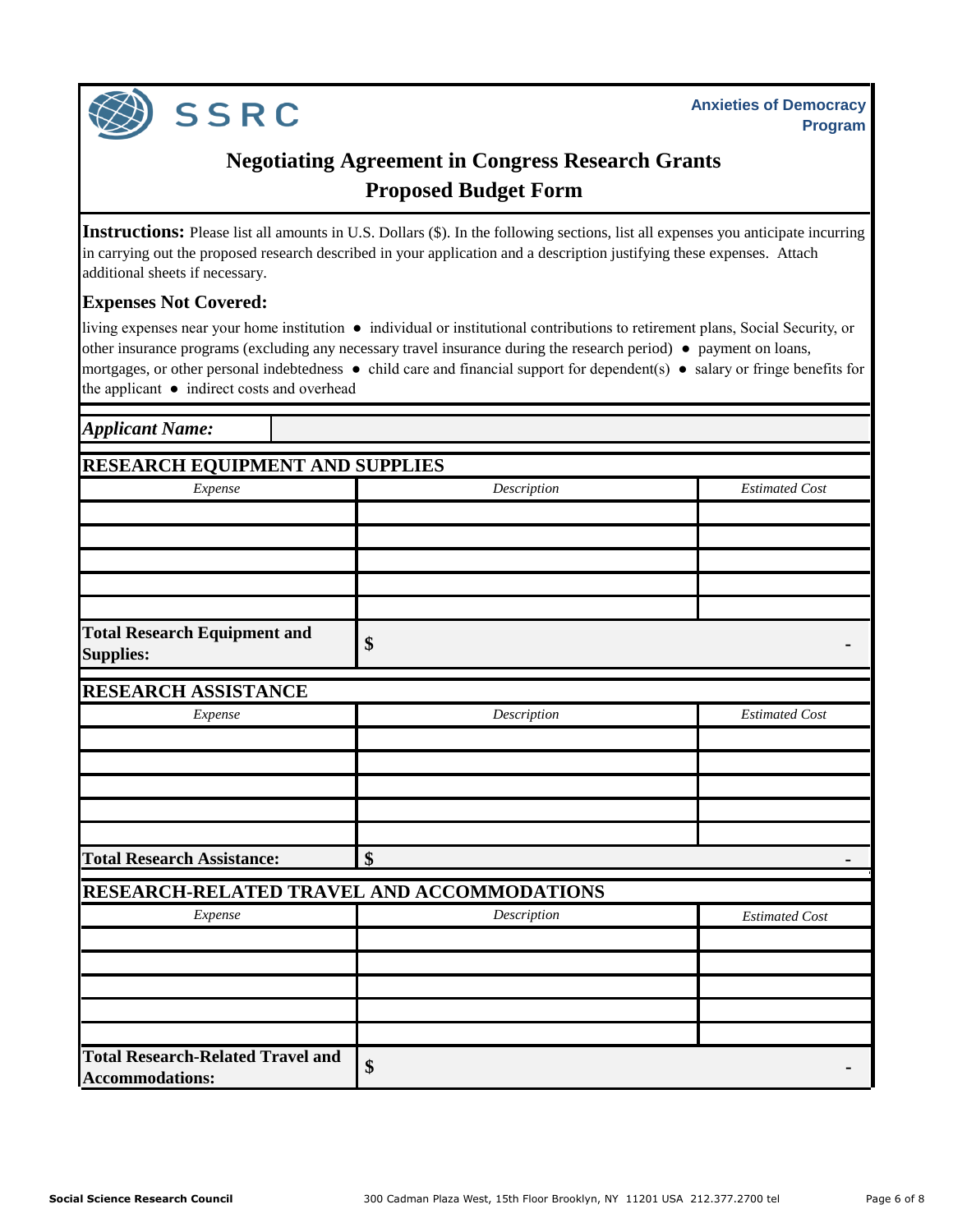| DATA AND MEDIA SUBSCRIPTIONS/ACQUISITIONS                         |                                                                     |    |                       |  |
|-------------------------------------------------------------------|---------------------------------------------------------------------|----|-----------------------|--|
| Expense                                                           | Description                                                         |    | <b>Estimated Cost</b> |  |
|                                                                   |                                                                     |    |                       |  |
|                                                                   |                                                                     |    |                       |  |
|                                                                   |                                                                     |    |                       |  |
|                                                                   |                                                                     |    |                       |  |
|                                                                   |                                                                     |    |                       |  |
| <b>Total Data and Media</b><br><b>Subscriptions/Acquisitions:</b> | \$                                                                  |    |                       |  |
| <b>MISCELLANEOUS RESEARCH EXPENSES</b>                            |                                                                     |    |                       |  |
| Expense                                                           | Description<br><b>Estimated Cost</b>                                |    |                       |  |
|                                                                   |                                                                     |    |                       |  |
|                                                                   |                                                                     |    |                       |  |
|                                                                   |                                                                     |    |                       |  |
|                                                                   |                                                                     |    |                       |  |
|                                                                   |                                                                     |    |                       |  |
| <b>Total Miscellaneous Research</b><br><b>Expenses:</b>           | \$                                                                  |    |                       |  |
|                                                                   | <b>TOTAL REQUESTED FROM SSRC</b><br>(Amount cannot exceed \$10,000) | \$ |                       |  |
|                                                                   |                                                                     |    |                       |  |